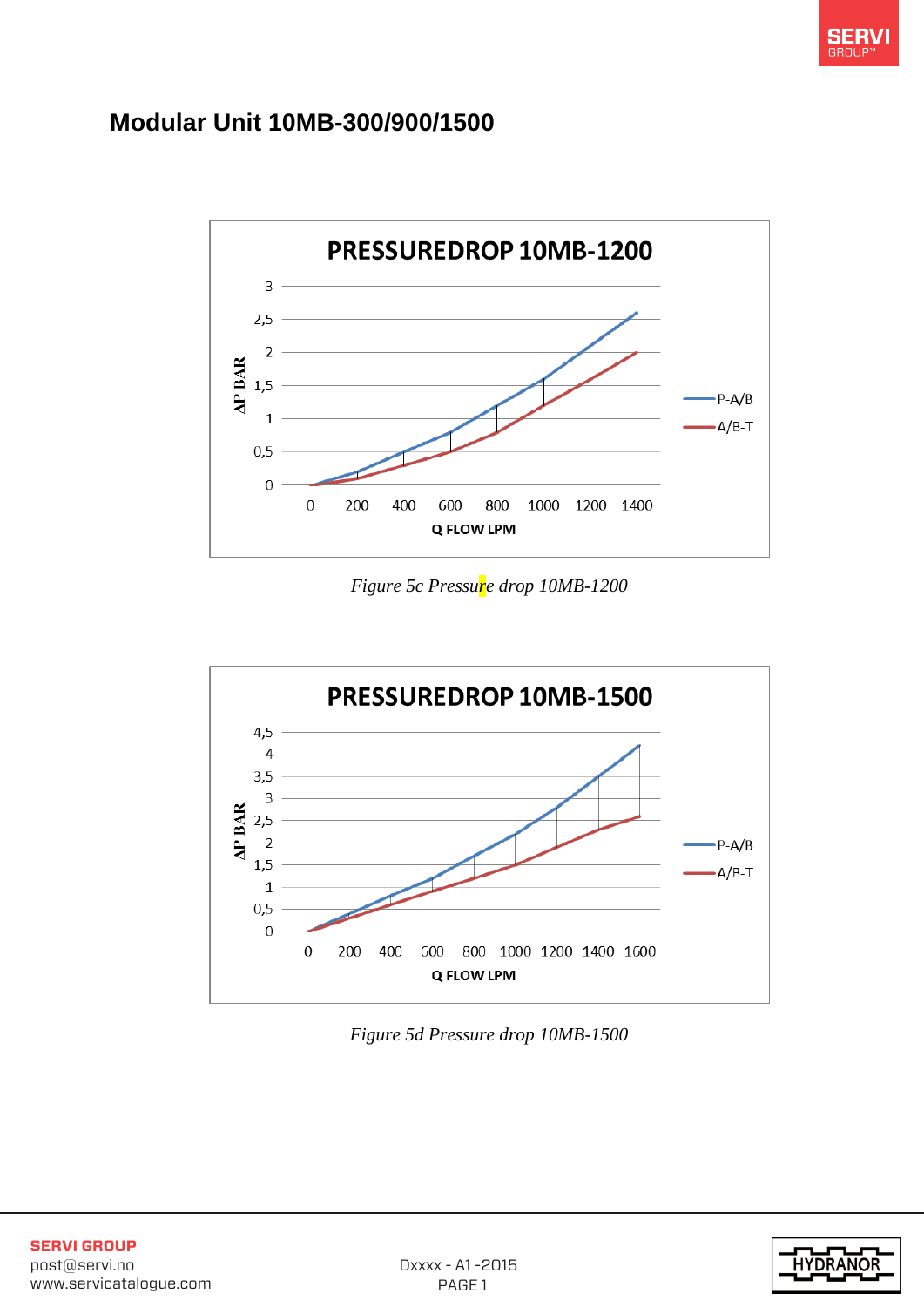## **Modular Unit 10MB-300/900/1500**

## **TECHNICAL DATA**

| <b>Description</b>                                           | <b>Symbol</b> | Unit                                                                 | <b>Value</b>                                  |          |  |                       |
|--------------------------------------------------------------|---------------|----------------------------------------------------------------------|-----------------------------------------------|----------|--|-----------------------|
| Flow $(\Delta p 32 \text{ bar})$                             | $Q_{max}$     | 1/min                                                                | 10MB-300                                      | 10MB-900 |  | $10MB -$<br>1200/1500 |
| Flow area                                                    |               | 1/min                                                                | 250-320                                       | 850-1000 |  | 1100-1550             |
| Max. operating pressure in<br>ports P, A and B               | $P_{max}$     | bar                                                                  | 300/250<br>900-1500/350                       |          |  |                       |
| Recommended max. pressure<br>in port T. (See Note 1.)        | $T_{max}$     | bar                                                                  | 20                                            |          |  |                       |
| Directional valve pilot pressure                             | $\mathbf{P}$  | bar                                                                  | $5 - 20$                                      |          |  |                       |
| Weight basic version                                         | m             | kg                                                                   | 10MB-300/900<br>6MB-1200/1500                 |          |  |                       |
|                                                              |               |                                                                      | 27/185                                        |          |  | 455                   |
| Hydraulic fluid                                              |               |                                                                      | Mineral oils for hydraulic system             |          |  |                       |
| Viscosity range:                                             | $\mathbf{V}$  | $m^2/s$                                                              | 10 to 350 (cST)                               |          |  |                       |
| Viscosity index:                                             | VI            |                                                                      | >120                                          |          |  |                       |
| Filtration, recommended filter<br>with $\beta$ 20 $\geq$ 100 |               | Class 9 according to NAS 1638, 18/15 according to<br><b>ISO 4406</b> |                                               |          |  |                       |
| Fluid temperature range:                                     | T             |                                                                      | -20 $\rm{^{\circ}C}$ to + 70 $\rm{^{\circ}C}$ |          |  |                       |
| Ambient temperature range                                    | T             |                                                                      | -20 $\rm{^{\circ}C}$ to + 50 $\rm{^{\circ}C}$ |          |  |                       |
| <b>Standard Body Material</b>                                |               |                                                                      | EN-GJS-400-15 (GGG 40)                        |          |  |                       |
| <b>Standard O-rings</b>                                      |               |                                                                      | Nitrile shore 70                              |          |  |                       |

Note1: Be aware that pressure on the tank port T is direct additive to valve setting for pressure relief valve item D, and pressure reducing valve item R (If selected option R). Pressure peaks in T port can influence on the stability of the system, particular proportional remote control of main directional valve.

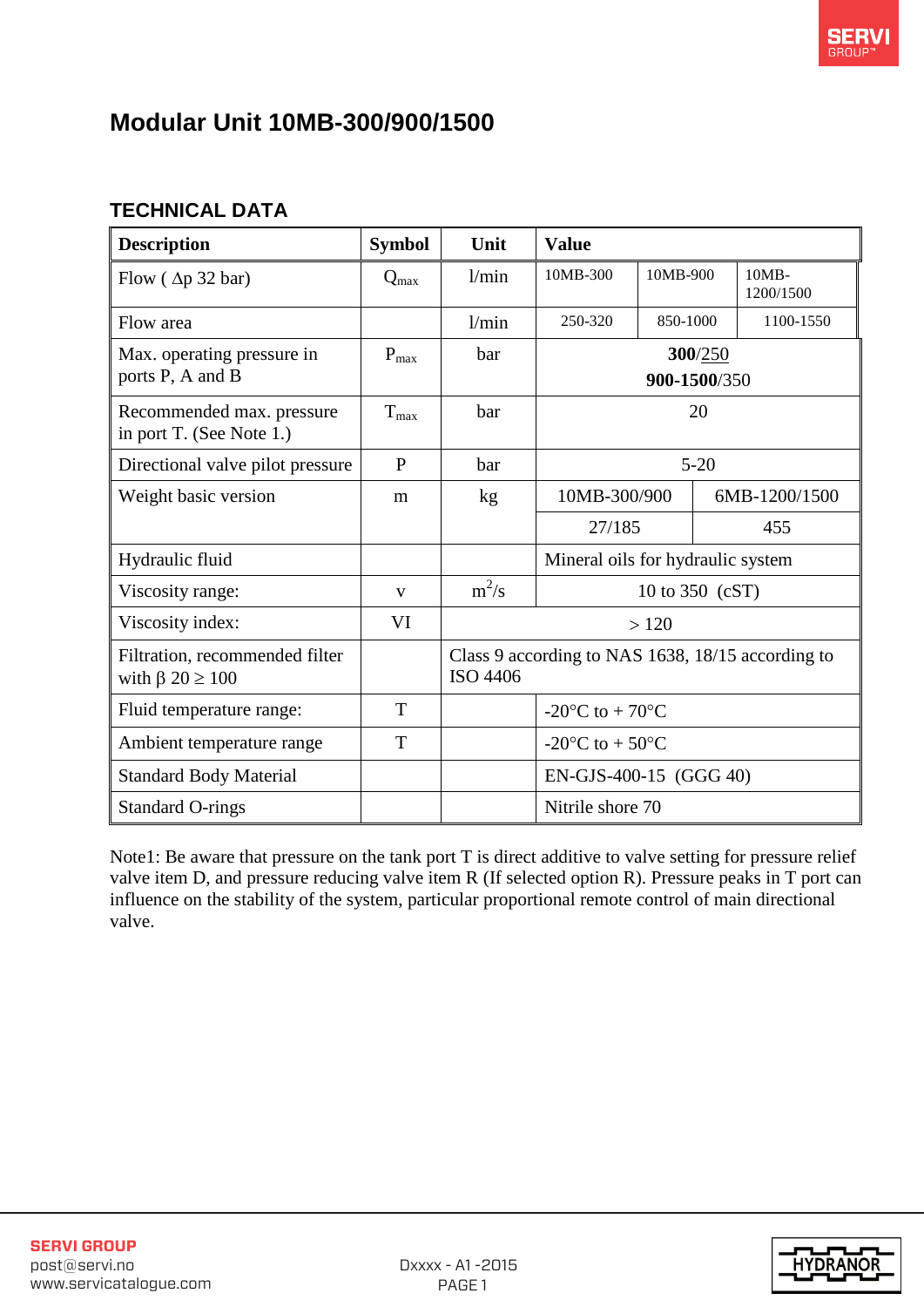

# **Modular Unit 10MB-300/900/1500**

#### **Interfaces:**

| <b>Connections</b>      |                                |                                |                                      |  |  |  |
|-------------------------|--------------------------------|--------------------------------|--------------------------------------|--|--|--|
| <b>Ports</b>            | <b>Dimensions</b><br>100MB-300 | <b>Dimensions</b><br>100MB-900 | <b>Dimensions</b><br>100MB-1200/1500 |  |  |  |
| $P$ , A and B           | 1 ¼" SAE 3000                  | 2" SAE 6000                    | 2 x 2" SAE 6000                      |  |  |  |
| T                       | 1 ¼" SAE 3000                  | 2 1/2" SAE 3000                | 2 x 3" SAE 3000                      |  |  |  |
| V, X, Y, TA, TB         | $\frac{3}{8}$ " BSPP           | $\frac{3}{8}$ " BSPP           | $\frac{3}{8}$ " BSPP                 |  |  |  |
| <b>DRAIN</b>            | $\frac{1}{2}$ BSPP             | $\frac{1}{2}$ BSPP             | $2 x \frac{1}{2}$ BSPP               |  |  |  |
| TPP, TPT, TPA and TPB   | $\frac{1}{4}$ " BSPP           | $\frac{1}{4}$ " BSPP           | $\frac{1}{4}$ " BSPP                 |  |  |  |
| <b>Mounting Screws:</b> | 4 x M12                        | $4 \times M16$                 | 4 x M20                              |  |  |  |